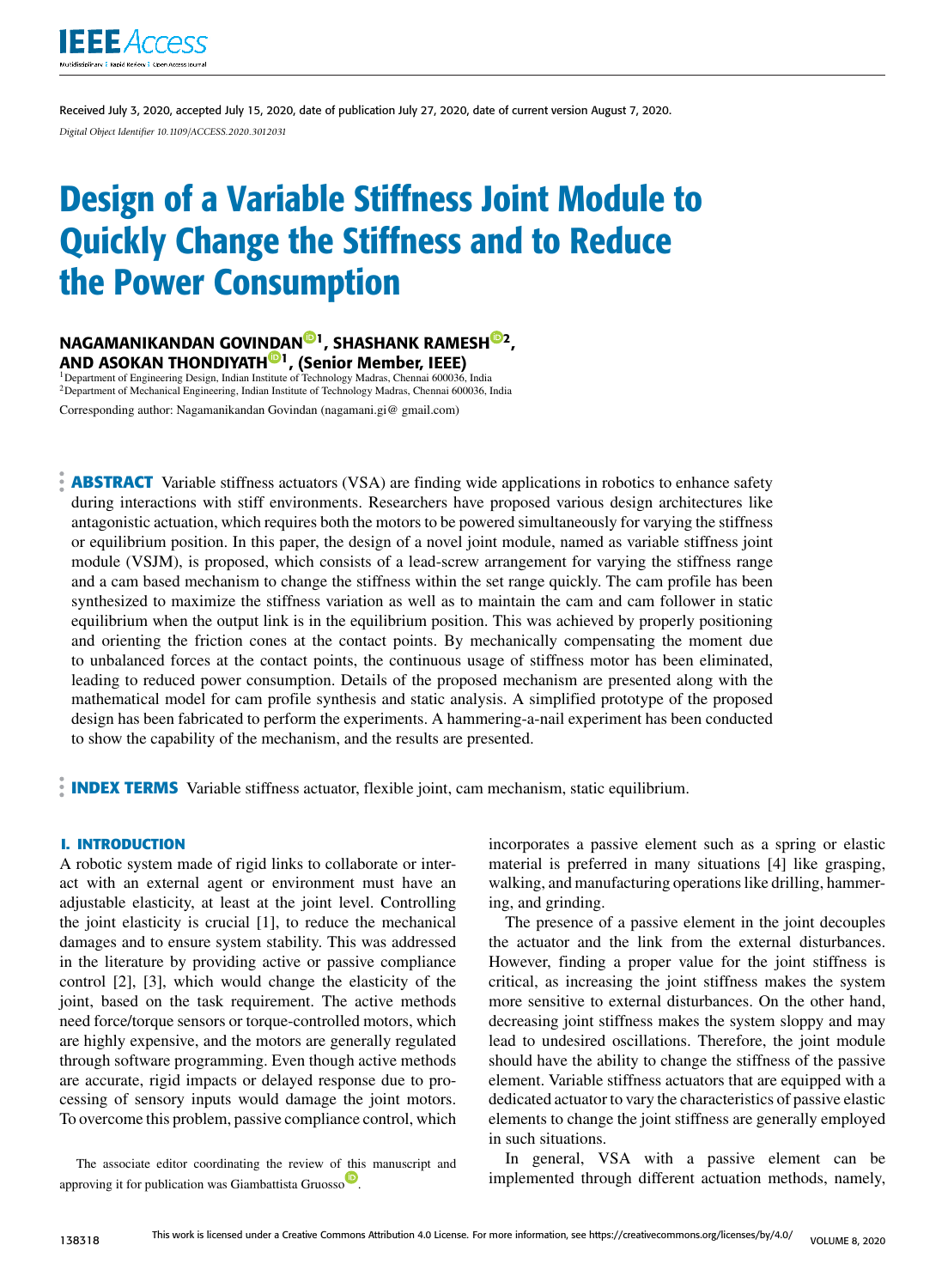antagonistic motor and independent motor setup, as described in [5]. In combination with the actuation method, different stiffness variation method, such as, changing the pretension of the passive element, changing transmission between load and spring (CompAct-VSA [6], AwAS [7], AwAS II [8], vsaUT II [9]), and changing physical properties of the elastic elements (like flexible elements [10], [11] and McKibben [12], [13]) have been employed in the prior art. Some of the notable designs, such as antagonistic springs with antagonistic motors (VSA-II [14], BAVS [15]), antagonistic springs with independent motors (AMASC [16], [17] and [18]), and independent motor for changing the stiffness and equilibrium position (Maccepa [19], Maccepa 2.0 [20], DLR FSJ [21], SVSA [22]) can also be found in the literature. More information about various designs, classifications, and characteristics of VSA can be found in the review articles [5], [23]–[25]. Usually, variable stiffness joints consist of two actuators that have to be powered continuously for changing the joint angle and joint stiffness. For instance, though the antagonistic method has the advantage of reduced inertia due to indirect actuation, the motors should act against each other to change the stiffness or equilibrium position. Therefore, the change in equilibrium position and stiffness are coupled. As a result, the mechanical power remains zero (in the equilibrium position) for the nonzero electrical power since the motor has to provide the torque continuously to maintain the stiffness. As a consequence, the motors consume power, even if the output motion is absent, which is a significant drawback of antagonistic methods.

Vanderborght *et al.* [26] and Chalvet and Braun [27] have compared and quantified the energy consumption of different variable stiffness designs and shown the significance. In addition to that, Verstraten *et al.* [28] have compared the energy consumption of series elastic actuators (SEA) and parallel elastic actuators (PEA). Apart from comparing different designs, a few methods can be found in the literature [7], [29]–[32], where reducing power consumption has been considered as a design requirement. Of them, designs like MeRIA [31], [32] and AwAS [7], used lead screws, which allow the mechanism to maintain the stiffness without dissipating the power due to non-back drivability characteristics. However, the change in stiffness would not be instantaneous due to the lead screw arrangement. Particularly in some cases, the system should instantaneously change the stiffness to absorb the energy during the contact with the environment, or to inject energy into the system in other cases. Further, decoupling the control of stiffness and the position can be achieved by coupling the endpoints of the springs either through lever arm mechanism [7]–[9], [30], [33], [34], or cam mechanism [15], [34], [35]. Also, implementing a lever arm mechanism for varying the stiffness by changing the transmission ratio between the internal elastic element and the motor would affect the compactness. In some designs, an extra electromechanical component like a clutch or brake is used to engage elastic elements that are arranged in series or parallel to vary the stiffness discretely [36]–[38].

The additional on-off devices for recruiting the elastic elements would result in increased power consumption and complexity of the system. It also requires a specific activation pattern to vary the predefined available stiffness values. The discontinuous changes in stiffness during the operation of the discrete variable stiffness actuators may result in a transient impulsive force at the output link, which is undesired, mainly when the joint is used in collaborative robots. Generally, the high output torque requirement is achieved at the cost of compromising the compactness, as in the case of Maccepa [19] due to single spring usage. The compactness is directly affected by the size of the elastic element.

Though various VSA designs have been implemented successfully, there remains a need to develop a compact, versatile joint module that utilizes less power and quickly changes the stiffness. In most cases, the consumption of power is mainly reduced by minimizing the cause of energy dissipation (i.e., friction associated with the transmissions and spring elements), and less importance has been given to reduce the power consumption further at the design level. Also, most of the available VSA designs are capable of changing the stiffness, but the range of stiffness of such designs remains fixed. In order to achieve lower joint impedance, the length of the spring has to be increased, which directly affects the compactness of the mechanism. To address these issues, a new design has been proposed in this paper to change the stiffness in two different ways: 1) modify the range of the stiffness using lead-screw arrangement 2) vary the stiffness within each range using a cam mechanism. In addition to that, the equilibrium position of the output link could be maintained without actuating the stiffness motor, leading to reduced power dissipation. The proposed joint module suits applications such as human-robot interactions, rehabilitation purposes, and explosive movements.

The remainder of this paper is organized as follows: In Section II, we present the design concept of the proposed VSJM. Subsequently, the working principle, detailed synthesis and analysis, and design procedures are described in Section III. Following that, in Section IV, the static analysis and stiffness modeling will be presented. Section V provides detailed CAD modeling, spring design, and construction of the VSJM. In Section VI, we discuss the experimental results and present an algorithm for the hammering task to show the application potential of the joint module.

## **II. DESIGN CONCEPT**

The simplified architecture of the VSJM module comprises of variable stiffness mechanism (VSM), input and output link to connect with the adjacent joint modules, a lead-screw arrangement to set the stiffness range, and a base motor that is coupled to VSM, as shown in Fig. 1. The VSM consists of two cam followers, a cam that contains a pair of cam slots placed antisymmetric to each other, and antagonistically placed nonlinear compression springs (*s*<sup>1</sup> and *s*2), as highlighted in Fig. 1. One end of *s*<sup>1</sup> and *s*<sup>2</sup> is attached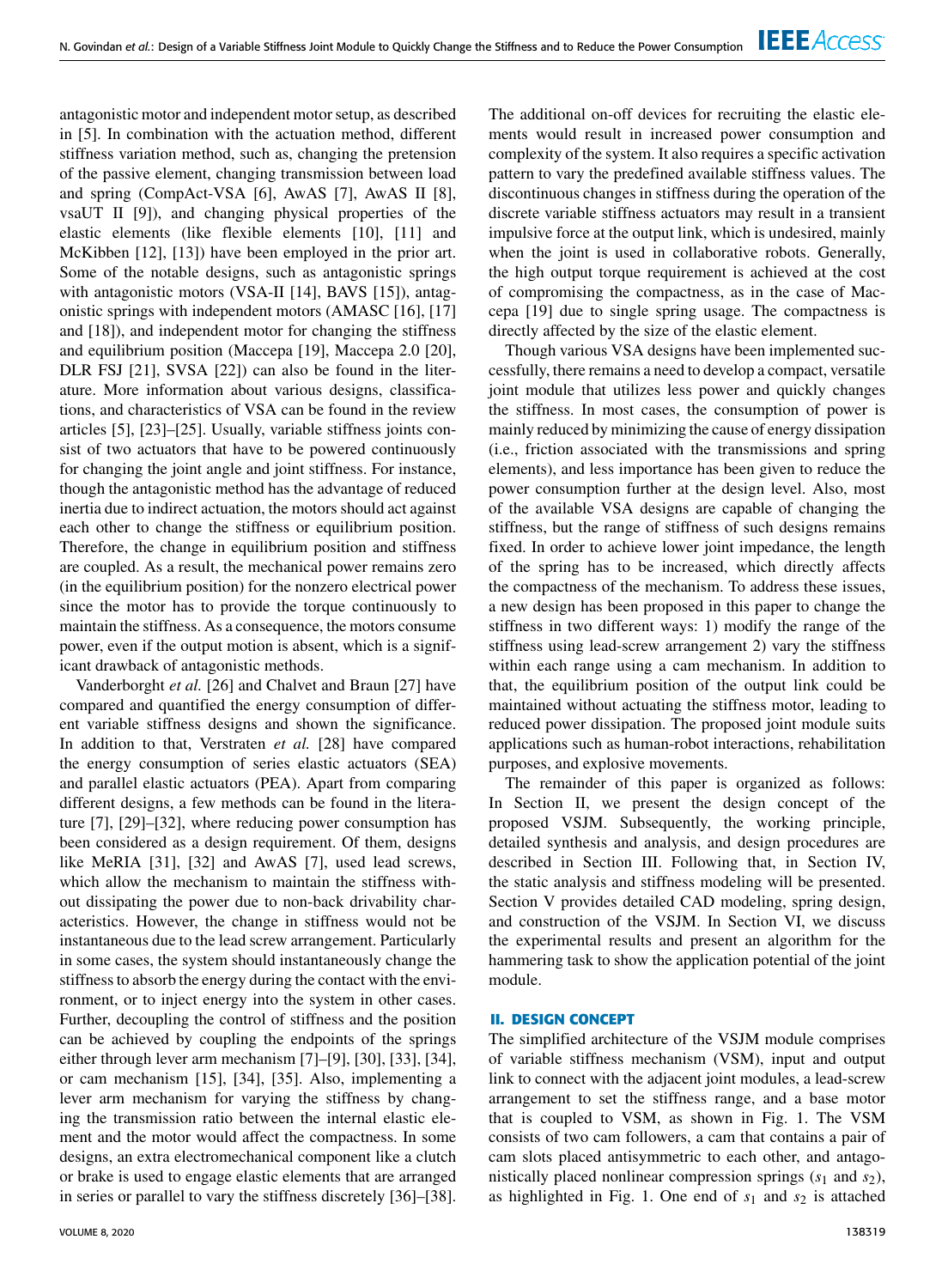

**FIGURE 1.** The conceptual model of the proposed VSJM: (a) output link is at the equilibrium position, (b) output link is deflected from the equilibrium position, and (c) simplified 3D model.

with the cam follower 1 and 2, respectively, and the other ends are coupled with the slotted output link. Each of the followers is constrained to move only along the horizontal direction and is configured to slide in the corresponding cam slot. A motor is attached directly to the cam for changing the joint stiffness within the set range, and we call it the stiffness motor. By actuating the base motor, the VSM box is actuated as a whole and hence changes the equilibrium position of the output link. By actuating the stiffness motor, the deflection of the nonlinear springs is controlled; hence, change in stiffness is accomplished. In Fig. 1a, *C* and *C* ′ denote the contact points between the cam follower and the cam slot. The friction cones at the contacts  $C$  and  $C'$  are utilized to counteract the moment about the cam center due to vertical offset between  $C$  and  $C'$  when the output link is in the equilibrium position, as illustrated in Fig. 1a.

According to Nguyen's criterion [39], if there exists a line that connects the two contact points and if that line is an interior of the friction cone, then the system of forces are balanced [40]. In the proposed design, the cam profile is synthesized based on this criterion to meet the static equilibrium condition at the contacts without powering the stiffness motor (this would be discussed in detail in Sec. III). When the output link is displaced from the equilibrium position, as depicted in Fig. 1b, the springs are deflected, and a restoring moment is generated. The change in stiffness range is achieved by manually varying the offset  $L<sub>o</sub>$  between the axis that passes through the stiffness motor  $A_s$  and joint axis  $A_j$ , with the help of the lead screw arrangement. Reducing the offset *L<sup>o</sup>* makes the joint more complaint and increases the range of the angular displacement of the output link. On the other hand, increasing the offset results in a stiffer joint and reduces the range of the output link angular displacement without changing or replacing any of the components. Further, within the manually set range, the stiffness can be adjusted electronically by rotating the cam without disturbing the equilibrium position of the output link. It enables the system to be more compact. The nonlinear relationship between the force and deflection of the springs could be achieved by various means, like variable pitch springs, stacking multiple linear springs with different stiffnesses, and so on. For simplicity, we have used two different springs with different stiffnesses that are connected in series as a single spring element. Also, the magnitude of force/torque at the joints can be sensed from the deflection of the passive element without using any force/torque sensor. This enables the system to be more affordable, especially in applications like rehabilitation robotics.

# **III. WORKING PRINCIPLE AND MATHEMATICAL MODEL** *A. WORKING PRINCIPLE*

The proposed VSJM has a base motor for changing the equilibrium position of the output link, and a stiffness motor that is encapsulated within the VSM to change the joint stiffness. When the cam is rotated in Clockwise (CW)/ Counterclockwise (CCW) direction, the nonlinear springs are compressed/relaxed, which exert forces  $F_{s1}$  and  $F_{s2}$  at the corresponding contact points  $C$  and  $C'$ , respectively. When the output link is at equilibrium, and if the cam profile is noncircular, the line connecting both contact points would not be coincident with the forces  $F_s$  exerted due to the deflection of springs. As a result, the force  $F<sub>s</sub>$  acting horizontally at the contact would have the components along tangent and normal direction at *C* and *C* ′ . The offset between the two contact points along the vertical direction generates a moment about the cam center. As a consequence, if no external force exists, the cam rotates CCW until the cam followers reach the extreme cam position  $d_M$ . One way of counteracting this moment is by applying the torque using the stiffness motor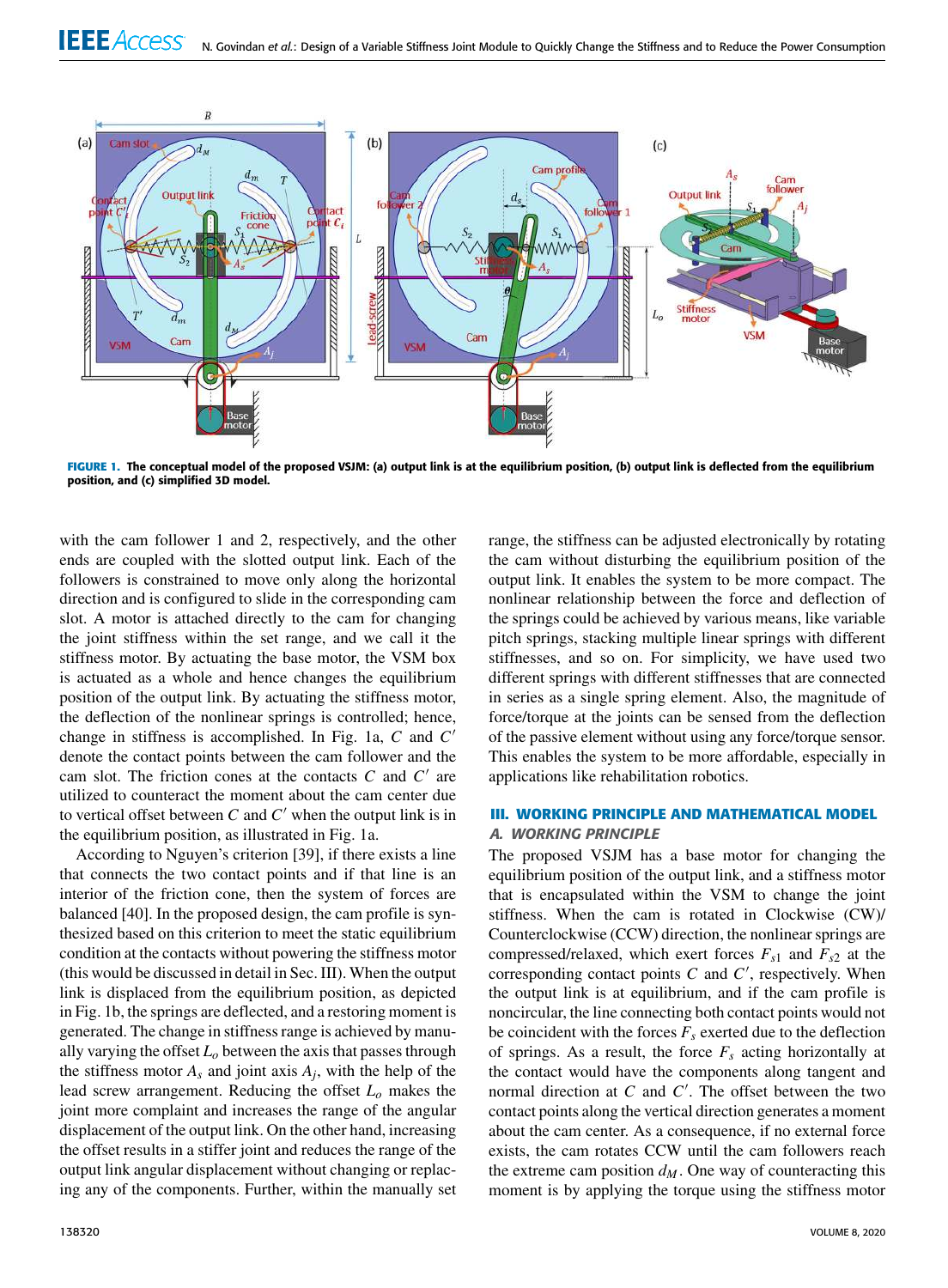which is directly coupled with the cam. But this requires the motor to be powered even when the output link is stationary. The second way of achieving the torque equilibrium is by making the forces due to springs coincide with the contact normal forces at the contacts. In this case, the trivial solution for the cam profile is a circle, where the force/torque equilibrium can be maintained. But, in this case, change in stiffness would not be possible, as the springs would not deflect. Therefore, a noncircular cam profile has to be found to change the stiffness as the cam moves, and, at the same time, retain the cam position from the unbalanced forces at the contacts.

In this paper, we have proposed the design of the VSJM to counteract the unbalanced forces at the contacts if the cam profile is noncircular. Thus, the continuous actuation of the stiffness motor could be avoided. The cam profile has been designed to maximize the change in stiffness as the cam rotates and to maintain static equilibrium. This ensures that no external work needs to be done to resist the moment generated due to offset in antagonistic contact forces under no-load conditions. The details of the static equilibrium and synthesizing of the cam profile will be discussed in the following sections.

## *B. CAM PROFILE SYNTHESIS*

When the output link of the VSJM is not displaced from its equilibrium position, the cam and the cam follower need to be in static equilibrium. The cam profile is synthesized based on this criterion. How to achieve the static equilibrium and how to synthesize the cam profile to maximize the change in the stiffness of the springs during the movement of the cam follower are presented here.

The free-body diagram of the cam follower in contact with the cam profile is shown in Fig. 2. Let  $O_1$  and  $O_2$  be the cam center and center of the follower, respectively. The point of contact between the follower and the cam profile is shown as *C*. The line *AC*, normal to the tangent *T* at *C*, intersects at *A* with  $O_1A||T$ , and forms a right-angled triangle  $\Delta O_1AC$ . Let  $\lambda$  be the interior angle,  $r_1$  and  $r_2$  be the length of the sides of  $\Delta O_1AC$ , and  $\varphi$  be the cam angle measured from the *x*-axis, as shown in Fig. 2. The components of nonlinear spring force  $F_s$  at the contact,  $C$ , are the normal force  $F_N$ and tangential force  $F_T$ . Frictional force  $F_f$  is acting along *T* in the direction opposite to  $F_T$ . For the cam to be in static equilibrium, the moment generated due to the normal contact force should be balanced by the moment due to the frictional force, as shown in (1).

$$
F_f r_1 = F_N r_2 \tag{1}
$$

From Fig. 2,  $r_1$  and  $r_2$  are trigonometrically related to  $\lambda$ and Equation (1) can be rewritten as

$$
\frac{F_f}{F_N} = \frac{r_2}{r_1} = \text{Tan}(\lambda)
$$
 (2)

Assuming the relationship between the spring stiffness *K<sup>s</sup>* and the spring deflection  $d_s$  is monotonic, the change in spring deflection with respect to cam rotation should be maximized



**FIGURE 2.** Free body Diagram showing the contact point and the contact forces between the cam follower and cam profile.

to maximize the change in joint stiffness. This implies that for any given cam angle  $\varphi$ , a cam profile that has maximum  $\beta$  is desired, where  $\beta$  is the angle between the contact normal and the horizontal axis. From Fig. 2, one can observe that an increase in  $\beta \in [0, \pi/2)$  results in an increase in  $\lambda$ . From (2),  $\lambda$  turns out to be the friction angle, hence, there exists a maximum,  $\lambda^*$ , for  $\lambda$  that depends on the type of materials in contact. The desired cam profile is obtained when  $\lambda = \lambda^*$  for every contact point. Hence, if  $\mu$  is the static friction coefficient,

$$
Tan\left(\lambda^*\right) = \frac{F_{fmax}}{F_N} = \mu\tag{3}
$$

To attain Nguyen's criterion [39], we have imposed that one of the edges of friction cone, i.e., *CO*<sup>1</sup> has to pass through the cam center so that the moment would be compensated by the opposite contact. In other words, the edge  $CO<sub>1</sub>$  of the friction cone at *C* should coincide with the edge  $C'O_1$  of friction cone at the contact *C* ′ between cam follower2 and cam profile, as illustrated in Fig. 1. With this, static equilibrium is achieved by constraining the motion of cam through a set of contact points with friction. Assume that there are no external forces applied to the output link, then the contact forces at every point contact pairs in the cam profile have to balance each other so that the cam remains in the static equilibrium condition.

Since the cam consists of two cam slot profiles with a finite length, each profile has two extreme positions, that are,  $d_m$  and  $d_M$ , where the length of the spring is minimum and maximum, respectively. The cam follower remains in this extreme position when the springs are either in a fully compressed or expanded state. When the cam follower is at one of the extremities of the cam angle, say at  $d_M$ , then contact normal force  $(F_N)$  would be minimal because of less deflection of the spring. Otherwise, *F<sup>N</sup>* would be maximum if the spring is fully compressed. The minimal normal force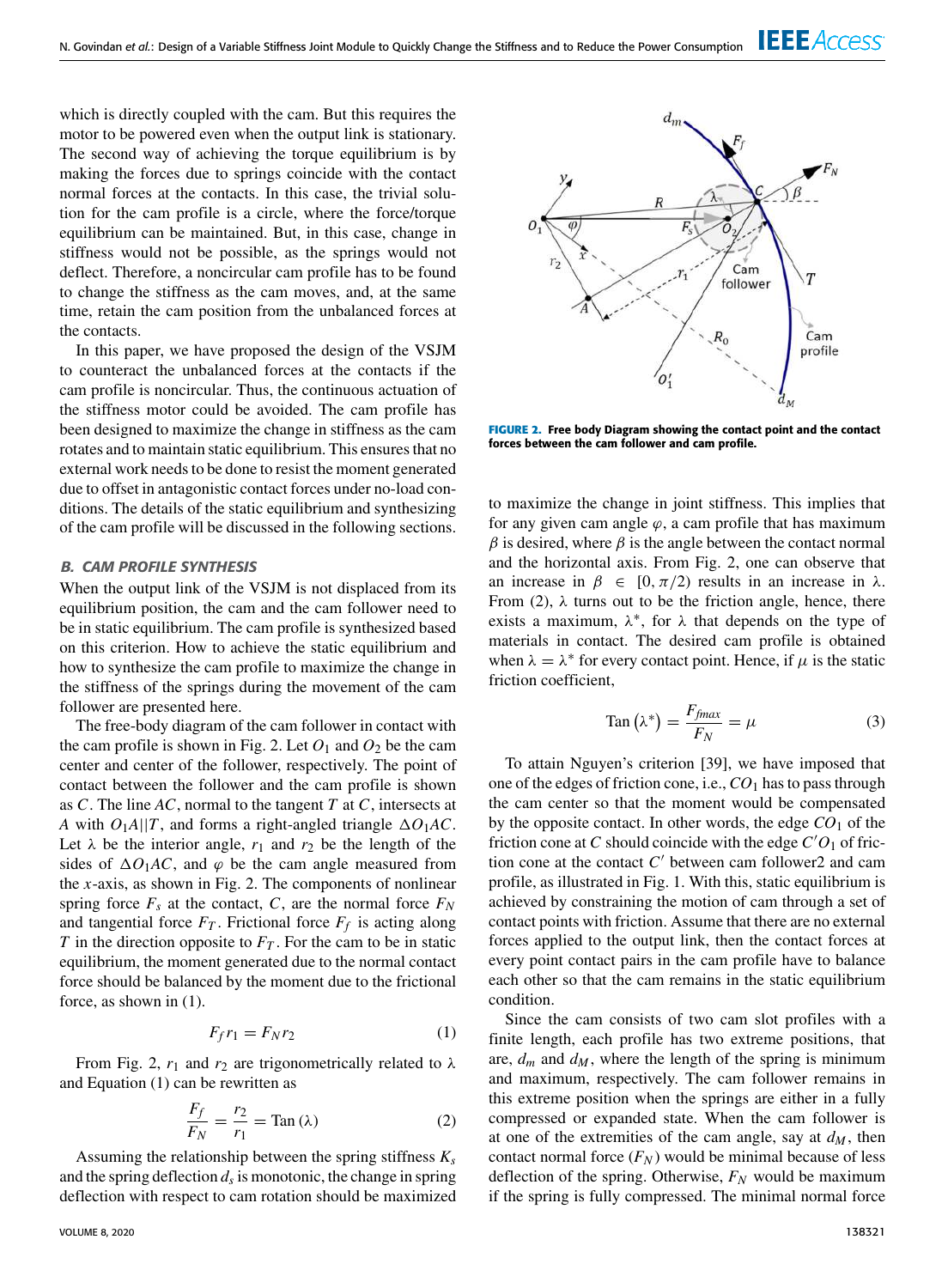constitutes less tangential force; therefore, a less frictional force is sufficient to counteract.

To find the appropriate cam profile to meet the design requirements, consider an imaginary profile which is highlighted in blue color, as shown in Fig. 3. A coordinate frame,  $O_1$ , is attached to the center of the cam, whose *x*-axis passes through the initial point of the cam profile,  $d_M$ , as shown in Fig. 3. The cam angle  $\varphi$  is measured from *x* -axis to the line joining  $O_1$  and the contact point  $C_i$ . Assume that the contact point has shifted from  $C_i$  to  $C_k$  when the cam is rotated in a CW direction, with an infinitesimal angular displacement  $d\varphi$ , as illustrated in Fig. 3. The distance from the contact point  $C_i$  to the cam center is denoted by  $R$ . In order to determine the relationship between friction angle and cam profile, a right-angled triangle can be formed where the vertex  $C_k$  is at  $(R - dR)$  from  $O_1$  and follows the below trigonometric relation.

$$
Cot \left(\gamma\right) = -\frac{1}{R} \frac{dR}{d\varphi} \tag{4}
$$



**FIGURE 3.** Small-angle approximation for synthesizing the cam profile.

The negative sign is because the length variable *R* decreases with an increase in cam angle  $\varphi$ , as compression springs are used. From Fig. 3, the friction cone angle  $\lambda^*$ , and  $\gamma$  can be related by

$$
\gamma = \pi/2 - \lambda^* \tag{5}
$$

Substituting  $(5)$  in  $(4)$ , we get

$$
Cot \left(\pi/2 - \lambda^*\right) = \text{Tan}\left(\lambda^*\right) = -\frac{1}{R}\frac{dR}{d\varphi} \tag{6}
$$

Using (3), the above equation can be rewritten as

$$
\frac{dR}{d\varphi} = -R\mu\tag{7}
$$

Solving the above differential equation, we obtain the length between the cam center and contact point, *R* as

$$
R = R_0 e^{-\mu \varphi} \tag{8}
$$

From the expression, *R* is exponentially related to the coefficient of friction and cam angle. When  $\varphi = 0$ , then  $R = R_0$ , which is the initial distance between  $O_1$  and  $d_M$ . Using (8), we have found the cam profile for different

 $\mu$  values. Also, the same has been illustrated using a polar plot where the concentric circles and the radial lines represent the length *R* and cam angles, respectively, as given in Fig. 4 (this has been plotted for a fixed value of  $R_0 = 35$ mm). As pointed out earlier, the relation between the cam profile and the coefficient of friction is established, now we proceed to explain the design procedure as follows.



**FIGURE 4.** Cam profile for various friction coefficients and fixed  $R_0 = 35$ *mm*.

## *C. DESIGN PRINCIPLE*

The following are the design principle for the proposed VSJM:

*Design Objective:*

(a) The module has to be made compact for practical implementation in robotic joints.

(b) The cam should remain in statically stable condition when the output link is in equilibrium condition.

(c) Power consumption should be less than the conventional variable stiffness mechanisms.

*Design Specifications:*

(a) To ensure the first design objective, the length (*L*) and breadth (*B*) of VSM were chosen to be 120 *mm* and 140 *mm*.

(b) The mechanical stiffness  $K_M$  should vary as a function of the cam angle  $\varphi$  (assuming that output link is in equilibrium). For simplicity, the mechanical stiffness *K<sup>M</sup>* is assumed to be  $K_{M1}$  for the cam angle range  $\varphi \in [0, \varphi^1)$  and  $K_{M2}$ for the next cam angle range  $\varphi \in [\varphi^1, \varphi^2]$ , where  $\varphi^1$  is the intermediate cam angle and  $\varphi^2$  is the maximum cam angle, i.e.,

$$
K_M = \begin{cases} K_{M1} = 3Nm/rad, & \text{For } \varphi \in [0, \pi/2) \\ K_{M2} = 20Nm/rad, & \text{For } \varphi \in [\pi/2, 5\pi/6] \end{cases}
$$

(c) The maximum output link angular displacement for a minimum stiffness of VSJM  $(K_{M1})$  is chosen to be  $\theta_{max} = 25^\circ.$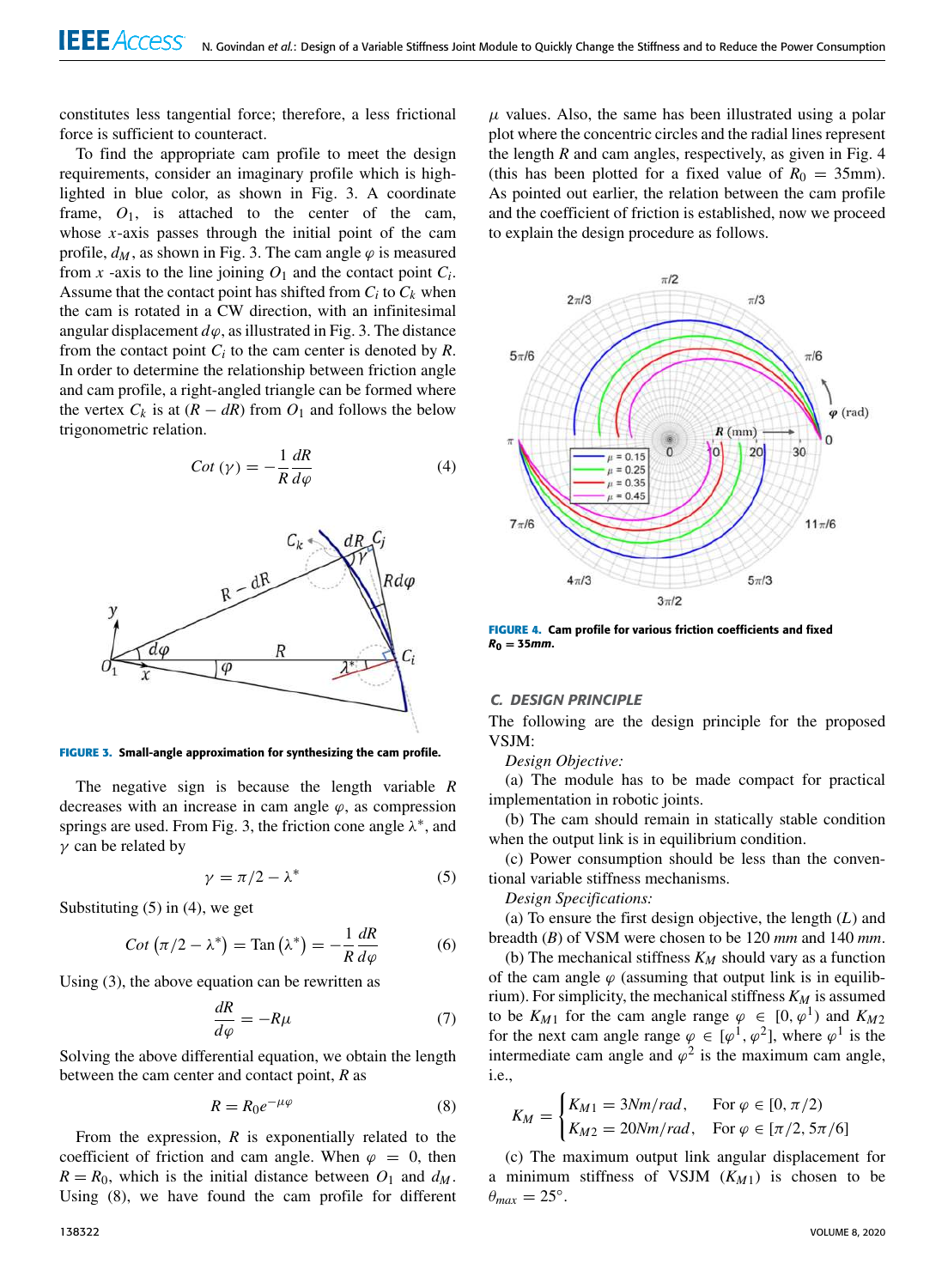# *Design Methodology:*

To attain the above requirements, the methodology we followed for designing the proposed VSJM is described below.

1. Based on the length and width, the parameter  $L_0$  is decided not to exceed half the length of the VSM box, i.e.,  $L_0 < L/2$ .

2. Based on the width, *B*, of the VSM, the length of the spring at minimum stiffness  $K_M$ , can be found. This will be equal to  $R_0$ .

3. Using (8), for the given friction coefficient  $\mu$ , the equation for the cam profile  $R(\mu, \varphi, R_0)$  has been found.

4. For each section of cam angle  $\varphi^i$ , the stiffness of the spring section  $(K<sub>s</sub><sup>i</sup>)$  has been found from the mechanical stiffness  $(K_M)$ , and the relationship is described in Sec. IV.

5. The maximum deflection of the spring (*ds*) is found from the maximum output link angle at *KM*<sup>1</sup> (when cam angle  $\varphi = 0$ ).

6. The nonlinear spring deflection  $d<sub>s</sub>$  versus spring stiffness  $K<sub>s</sub>$  has been found using the cam profile equation (8).

7. From step 6, the spring sections are designed [41]. Further details on spring design is discussed in Section V.

To minimize the potential energy associated with the springs, the cam follower would slide along the cam profile. By maintaining the equilibrium at the edges of the cone, even a small disturbance at the contact would lead to breaking the static equilibrium. To circumvent this issue in the prototype, the cam profile has been found for the lesser friction coefficient than the actual one.

# **IV. STATIC ANALYSIS**

One of the main contributions of this work is to find the cam profile to maintain static equilibrium, as discussed in the previous sections. Utilizing this cam profile, two VSJM designs are presented, which are designated as Design1 and Design2. Design1 is equipped with two springs, a lead-screw arrangement to set the stiffness range manually, and a cam mechanism. Design2 is a simplified version of Design1 and is equipped with four springs (to increase the overall mechanical stiffness) and a cam mechanism. The lead-screw mechanism is not included in Design2 to simplify the fabrication process. In this section, the relationship between the joint torque and stiffness has been established for both of the designs, as described below.

# *A. STATIC ANALYSIS: DESIGN1*

The free body diagram in Fig. 5a shows the angular displacement of the output link and the corresponding restoring forces generated by the two springs. The *L<sup>o</sup>* parameter that can be varied through a lead-screw arrangement, and the displacement of the output link angle, measured from the equilibrium position *d<sup>l</sup>* , are shown in Fig. 5a. Under the static equilibrium condition, the torque experienced about the joint axis  $A_j$  can be calculated with the help of Fig. 5a, as given below.

$$
\tau = (F_{s2} - F_{s1})L_o \tag{9}
$$



**FIGURE 5.** Shows the free body diagram of output link and the associated spring forces for: (a) Design1 and (b) Design2.

Let  $d_c$  and  $d_l$  be the deformation of the spring due to the displacement of the cam and output link, respectively, then

$$
\tau = (K_s (d_c + d_l) - K_s (d_c - d_l)) L_o \tag{10}
$$

After simplification,

$$
\tau = 2K_s d_l L_o \tag{11}
$$

From Fig. 5a, we obtained the trigonometric relation  $d_l = L_o \text{Tan}(\theta)$ , and substituted in (11) as

$$
\tau = 2K_s L_o^2 \text{Tan}(\theta) \tag{12}
$$

The instantaneous stiffness of the overall mechanism *K<sup>M</sup>* is

$$
K_M = \frac{\partial \tau}{\partial \theta} = 2K_s L_o^2 \text{Sec}^2(\theta) \tag{13}
$$

From (13), one can observe that the mechanical stiffness  $K_M$  is a function of output link displacement  $\theta$ , spring stiffness *K<sup>s</sup>* , and offset *Lo*. The relation between *K<sup>M</sup>* , *L<sup>o</sup>* and  $\varphi$  is shown in Fig. 6, where  $L_0$  is varied from 40 to 60 mm. For the plot shown in Fig. 6, the spring stiffness is assumed to be linearly related to spring deflection, i.e., a quadratic relationship between spring force and deflection.

For a smaller angle displacement of the output link, the mechanical stiffness becomes,

$$
K_M \approx 2K_s L_o^2 \tag{14}
$$

#### *B. STATIC ANALYSIS: DESIGN2*

The torque experienced about the joint axis  $A_i$  for the Design2 is calculated, similar to Design1. In this design, there are four springs, and the offset  $L<sub>o</sub>$  is fixed, as shown in Fig. 5b. Using Fig. 5b, the torque experienced is calculated, as

$$
\tau = 2(F_{s2} - F_{s1})L_o \tag{15}
$$

The instantaneous stiffness of the overall mechanism *K<sup>M</sup>* is

$$
K_M = \frac{\partial \tau}{\partial \theta} = 4K_s L_o^2 \text{Sec}^2(\theta) \tag{16}
$$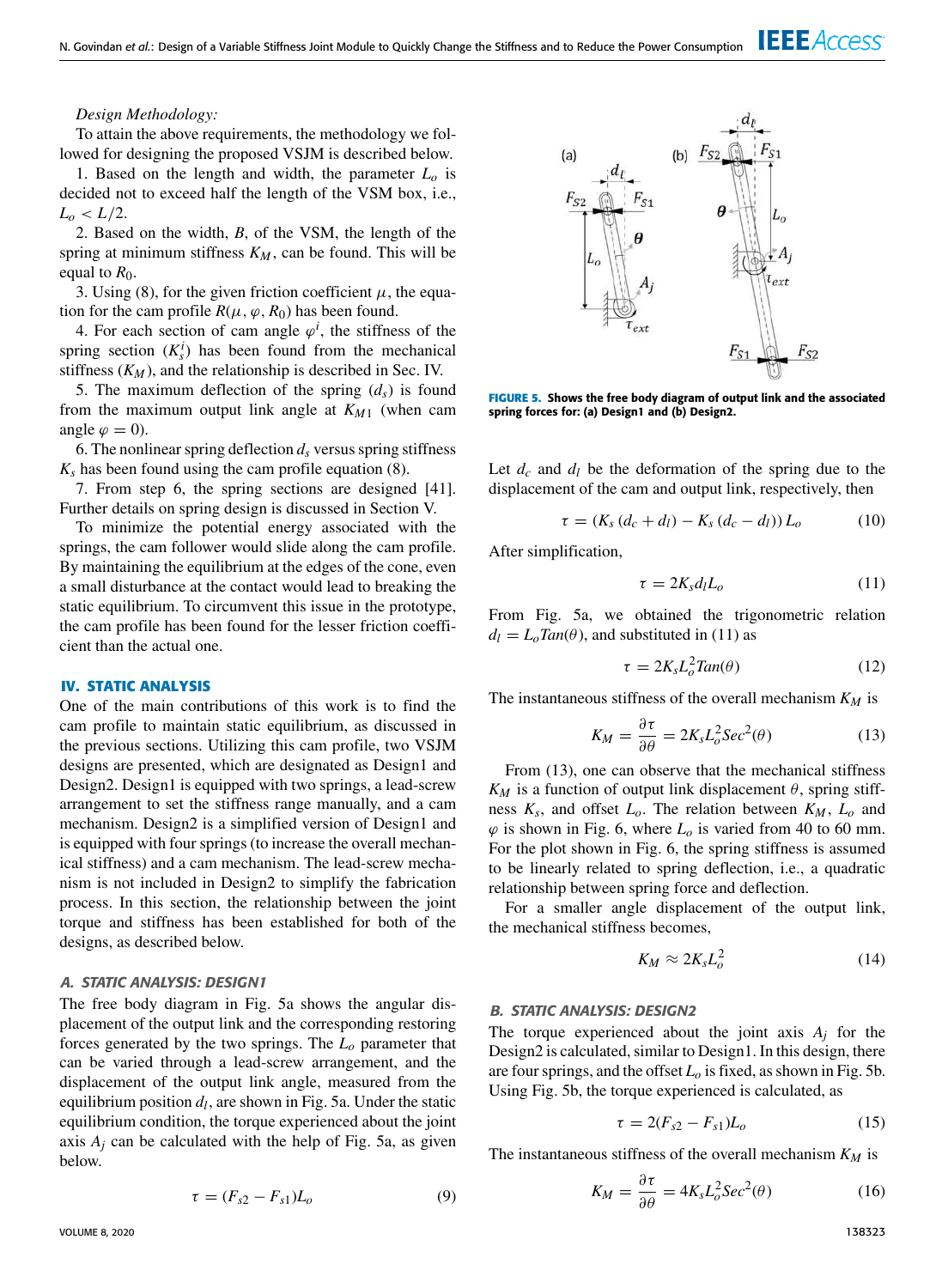

**FIGURE 6.** Shows the relation between the mechanical stiffness, cam angle, and the variable offset *Lo* for the Design1.



**FIGURE 7.** Shows the relation between the torque, cam angle, and link angle θ (offset *Lo* is fixed) for the Design2. The zoomed view shows the change of torque even for a small output link deflection.

# From (16), it can be seen that the mechanical stiffness of Design2 is increased by a factor of 2 for the same *Lo*. Since  $L_o$  is fixed in this case,  $K_M$  is the function of  $\theta$  and  $K_s$ . The relationship between  $\varphi$ ,  $\theta$ , and  $\tau$  is shown in Fig. 7. Here, it is assumed that,  $K_s = k_1$  for spring deflection  $d_s \leq d_1$ and  $K_s = k_2$  for  $d_1 < d_s \leq d_2$ , where  $d_1 = 10$  mm and  $d_2 = 22$  mm.

## **V. MECHANICAL DESIGN AND PROTOTYPE**

In this section, we present the detailed design, and CAD modeling of the VSJM prototypes Design1 and Design2, as follows.

## *A. DESIGN1*

In this design, two ways of changing the stiffness have been proposed to obtain a higher stiffness range, keeping the mechanism as compact as possible. The design consists of an electronically powered cam mechanism to actively change or control the joint stiffness and a lead-screw arrangement to adjust the stiffness range manually. The detailed CAD assembly is shown in Fig. 8a. The input link  $(1)$  and output link  $\odot$  are pivoted at  $A_j$ , which is coincident with the base motor  $\odot$  axis. A position-controlled Dynamixel<sup>TM</sup> motor <sup>4</sup> is directly coupled with the cam <sup>5</sup> . The cam-followers  $\circled{a}$  and  $\circled{b}$  are rigidly attached with the first  $\circled{b}$  and third <sup>8</sup> sliding blocks, which are engaging in the antagonistic



**FIGURE 8.** The CAD model of the proposed VSJM: (a) Design1− with two springs, a cam mechanism, and a lead-screw arrangement, (b) Design2− with four springs, cam mechanism, and without the lead-screw arrangement.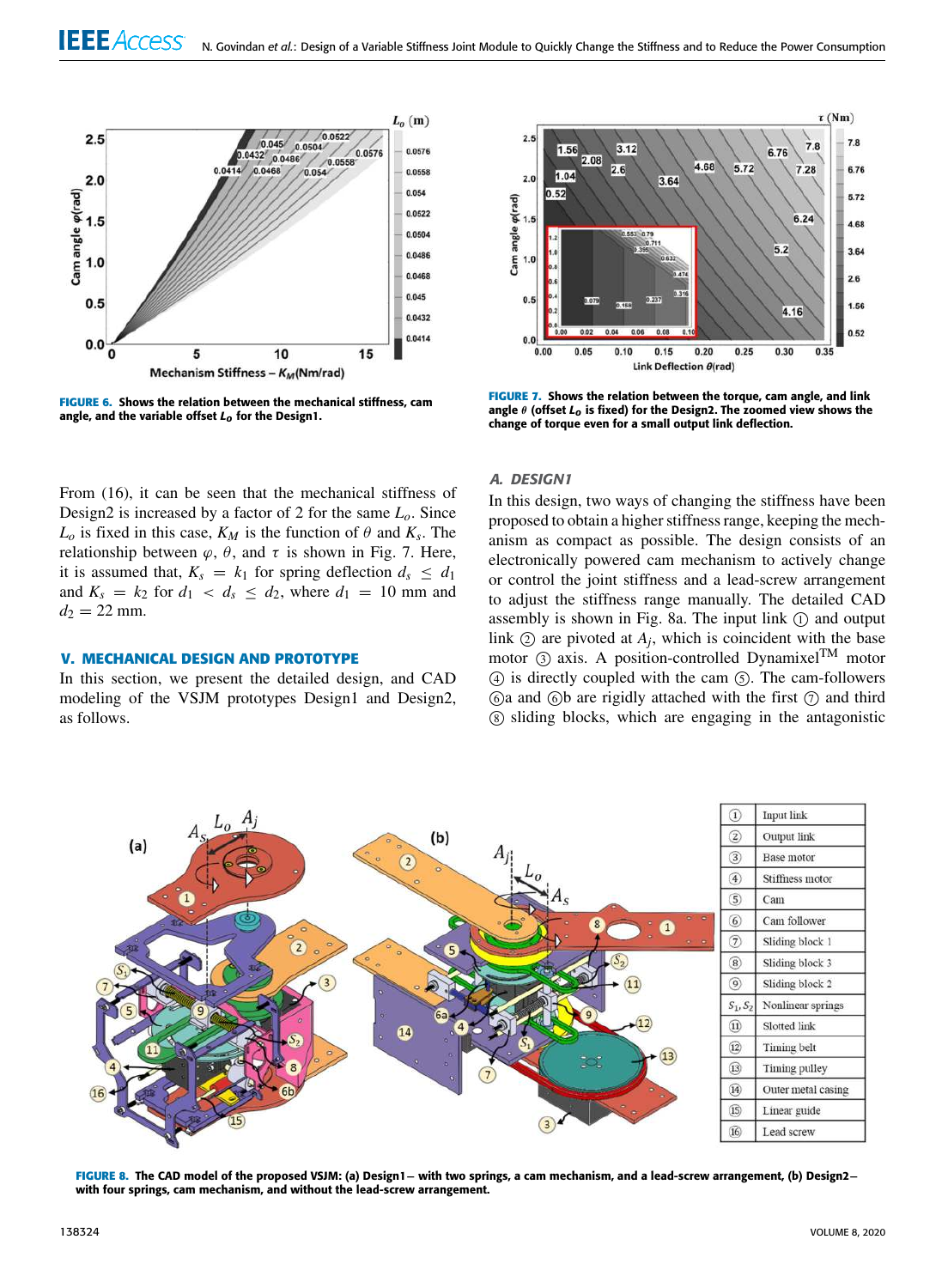arrangement with one end of the springs  $\omega$  and  $\omega$ b. The other end of the springs @a and @b are mechanically linked to a second sliding block  $\circled{9}$ . The sliding blocks  $\circled{7}$  and  $\circled{8}$  are configured to compress the springs to vary the stiffness by actively rotating the cam  $\circ$  using the stiffness motor  $\circ$ . The second sliding block  $\circled{0}$  is constrained by a linear slot provided in the output link  $(2)$  and is allowed to move only along the axis of the springs. The lateral motion of the second block  $\circled{0}$  takes place when the output link is displaced  $(d_s)$ from the equilibrium position. The metal enclosure  $\circledA$  is used to assemble the base motor, lead screw  $\omega$ , and linear guide <sup>15</sup> . By manually rotating the lead screw, the variable stiffness mechanism subassembly is moved by a distance *L<sup>o</sup>* that is measured between  $A_j$  and  $A_s$ . The entire cam mechanism is placed on the lead-screw, which is configured to vary the offset *L<sup>o</sup>* between the axis of the joint actuator and the second block  $(9)$ , to modify the range of stiffness and is termed as a first stiffness range.

## *B. DESIGN2*

This design excludes the lead-screw arrangement; thus, the change in stiffness is solely due to the cam mechanism. In this, the axis of the joint actuator and the axis of stiffness actuator are made coincident, as shown in Fig. 8b. To make the device compact and to increase force and stiffness range, a total of four nonlinear springs are used. An antagonistic spring pair  $(S_1, S_2)$  is placed at either side of the stiffness motor. Apart from that, two cams and two double-slotted links (kept parallel) are used, one on top and other on the bottom of the stiffness motor. This is to nullify the moments of sliding block <sup>9</sup> and cam follower about the pivoted point. The output link is rigidly attached to the slotted links, and an encoder (Broadcom®, AEAT-601B-F06) is attached to the output link whose axis is coincident with *A<sup>j</sup>* . The simplified schematic of the design is shown in Fig. 9 for the different angular displacements of the output link. The nonlinear characteristics of springs are obtained by serially connecting two springs of different stiffness values. All four springs have



**FIGURE 9.** Shows the different configurations of output link for Design2 and corresponding spring deflections.

the same force-deflection characteristics. The deflection of the spring pairs  $(S_1, S_2)$  could be observed in Fig. 9. The design details of the springs have been discussed in the next subsection.

#### *C. SPRING DESIGN*

The nonlinear characteristic of a spring can be achieved in different ways. One of the methods is to use multiple linear springs with different stiffnesses that are connected in series. The pictorial representation of the two linear compression springs with different stiffnesses connected serially, which act as a spring element  $S_1$  and  $S_2$ , is shown in Fig. 10a. The one with the relatively lesser stiffness is called soft spring, and the other with the higher stiffness is called hard spring. The specifications of the hard and soft springs are given in Table 1. In order to avoid buckling while displacing one end of the spring, the springs are inserted onto a cylindrical rod. The effective stiffness of the serially connected springs is the net stiffness considering both the hard and soft springs until the soft spring completely shuts. After the soft spring completely shuts, the effective stiffness of the serially connected springs is the stiffness of the hard spring itself. Let *Khs* be the hard spring stiffness,  $K_{ss}$  be the soft spring stiffness, *s* is the displacement of the spring,  $s_1$  is the maximum displacement at which the stiffness changes from  $K_e$  to  $K_{hs}$ , and  $s_2$  is the maximum displacement of the serially connected springs (both soft spring and hard spring). The effective spring stiffness *K<sup>S</sup>* can be found by

$$
K_s = \begin{cases} K_e & s \in [0, s_1] \\ K_{hs} & s \in [s_1, s_2] \end{cases}
$$
 (17)

where,  $K_e = \frac{K_{ss}K_{hs}}{K_{ss}+K_{hs}}$ .



**FIGURE 10.** (a) Shows two serially connected springs named hard and soft springs, (b) shows the force-displacement characteristic of the serially connected springs.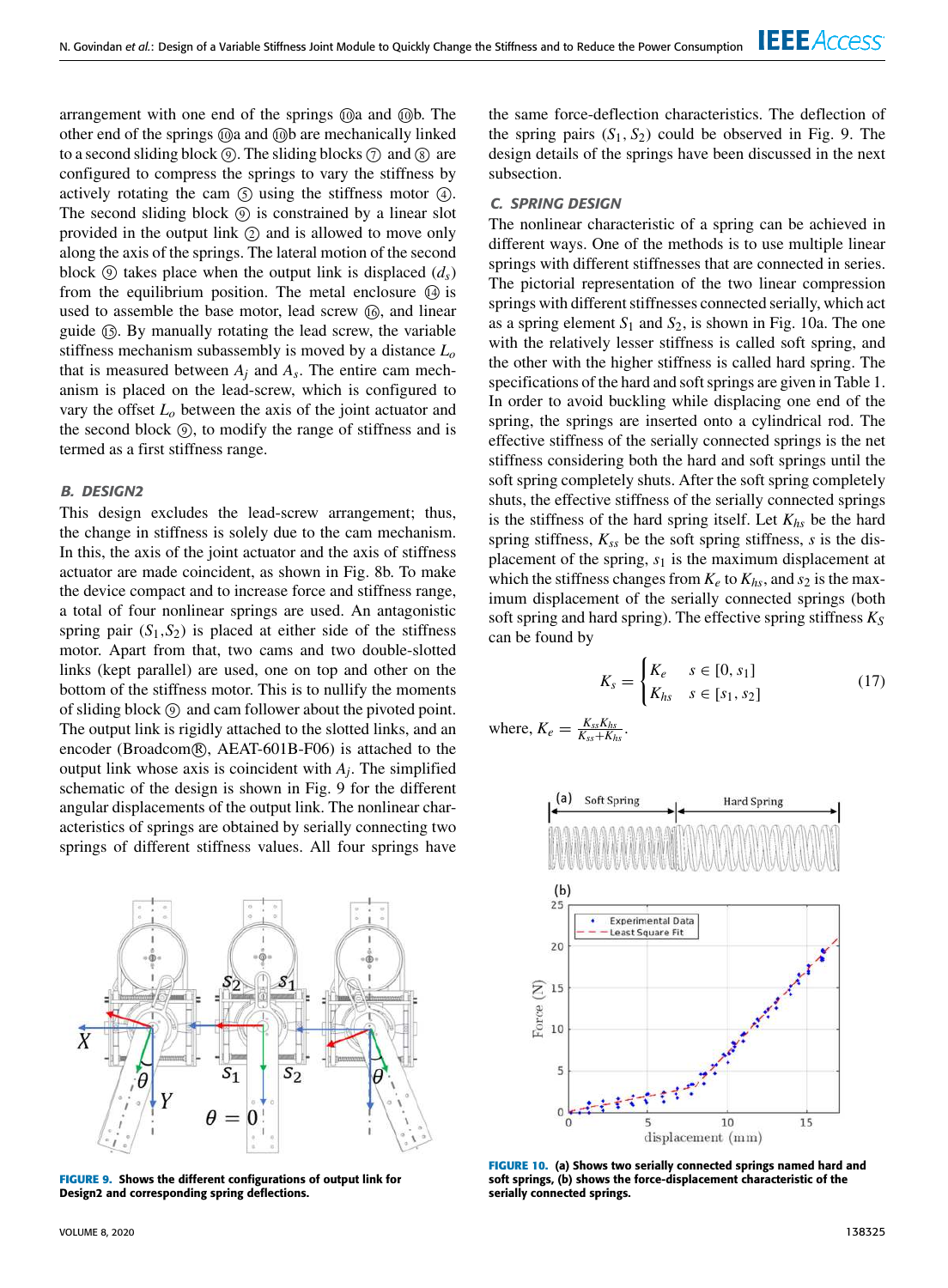|  |  | <b>TABLE 1. Spring specifications.</b> |
|--|--|----------------------------------------|
|--|--|----------------------------------------|

| Parameters                | Soft spring   | Hard spring   |
|---------------------------|---------------|---------------|
| Inner diameter (mm)       | 5.9           | 5.9           |
| Wire diameter (mm)        | 0.6           | 1.1           |
| Number of Active<br>Turns | 13            | 12            |
| Free Length (mm)          | 20            | 25            |
| Material                  | SAE 1070-1090 | SAE 1070-1090 |
| Stiffness $(N/m)$         | 459           | 1994          |

The resultant force-displacement characteristics of the serially connected springs are shown in Fig. 10b. It can be seen that effective spring stiffness changes from  $K_e$  to  $K_{hs}$ , as given in (17).

## **VI. EXPERIMENTAL RESULTS AND DISCUSSION**

The fabricated prototype of VSJM (Design2) is shown in Fig. 11. The encapsulated VSM module, input and output links, and the controller elements are shown in Fig. 11a. The overall dimensions of the VSM are shown in Fig. 11b. The total power consumption of the system depends on the number of electrically powered components. In general, the two motors that are used to change the stiffness and joint angle are the major power-consuming elements in the system. The introduction of additional electromechanical components like brake or clutch would increase the stiffness range. However, this leads to an increase in power consumption, introduces propagation delay, and directly affects the compactness. In the proposed design, it is noteworthy to mention that, due to the optimized cam profile, the stiffness motor need not be powered as long as the output link is in the equilibrium position. Hence, the continuous need for powering the stiffness motor is avoided, which results in reduced power consumption. Besides, due to the cam mechanism, changing the stiffness is quick compared to the lead-screw arrangement. Experiments were performed on the prototype fabricated based on the Design2 to show the effectiveness of the proposed design. The results are valid for Design1 also and could be extended for further analysis. As a first step, we present the comparison and validation of the theoretical and experimental data. Then, we present the results obtained



**FIGURE 11.** Shows the fabricated prototype of VSJM (a) encapsulated with VSM and (b) VSM with the major dimensions.

from the task of a hammering application and discuss the associated algorithm used.

To validate the model of variable stiffness mechanism, the theoretical value of the mechanical stiffness*K<sup>M</sup>* computed from (16) is compared with the experimental data. To conduct this experiment, a force gauge (Lutron R FG-5020) is coupled to the output link at the distance of  $l$  ( $l = 0.31m$ ) from the joint axis, as can be seen in Fig. 11. The variable stiffness characteristic of each nonlinear spring element is realized by serially connecting two springs with different stiffness values, named soft and hard spring, with low and high spring stiffness, respectively. Initially, the output link axis, which is in the equilibrium position, has been aligned perpendicular to the axis of the force gauge, as shown in Fig. 11a. The stiffness motor and base motor used in the VSJM are Dynamixel R XH430-W350-R and XM540-W270-R, respectively. The cam angle  $\varphi$  is kept constant at  $0^{\circ}, 36^{\circ}, 72^{\circ}, 108^{\circ}$ , and 144◦ , and for each of these cam angles, the base motor is commanded to rotate in incremental steps against the force gauge, and then released. Since the output link motion is physically constrained by the force gauge as the base motor rotates, the output link deflects from the equilibrium position by  $\theta$ . The corresponding  $\theta$  is measured using the encoder, and the respective force is measured, as shown in the test setup in Fig. 11. The measured force is converted into torque which is denoted as  $\tau_{ext}$ . A series of five experiments were conducted for each  $\varphi$ , and the results are reported in Fig. 12. The mean and variance of  $\tau_{ext}$  is shown in solid line and shaded area, respectively, and the dotted line represents the theoretical value of  $\tau_{ext}$  computed using  $K_M$  from (16) and constant distance *l*. As the output link displaces from its initial position, the soft spring reaches its deflection limit, followed by the hard spring. This is apparent in Fig. 12, as two different slopes, can be observed for each cam angle. When  $\varphi = 0^{\circ}$ , both hard and soft springs contribute to the overall stiffness of the mechanism, and when the cam angle reaches  $\varphi = 144^\circ$ , soft springs are completely shut, and the major contribution is due to hard springs. The occurrence of hysteresis is visible in Fig. 12 and is mainly due to the indirect belt drive actuation of the base motor and its associated compliance, as well as the friction between the mechanical components. As a result, the torque is different for upstream and downstream. The mean and variance of the mechanical stiffness (first slope and second slope as can be seen in Fig. 12), for the fixed cam angle, is reported in the top and bottom subplot of Fig. 13.

The stiffness of the VSJM can now be set using Fig. 13. The cam angle  $\varphi$  is found for a desired joint stiffness using the plot in Fig. 13. This cam angle is then commanded to the stiffness motor, which is a position-controlled servo motor. Thus, the stiffness control of the proposed VSJM is trivial as it just requires the position to be commanded, and the stiffness will be maintained at the commanded level by the cam itself due to its design, as explained in the previous sections.

Table 2 compares the specifications of the proposed VSJM with other existing actuators. It would not be easy to draw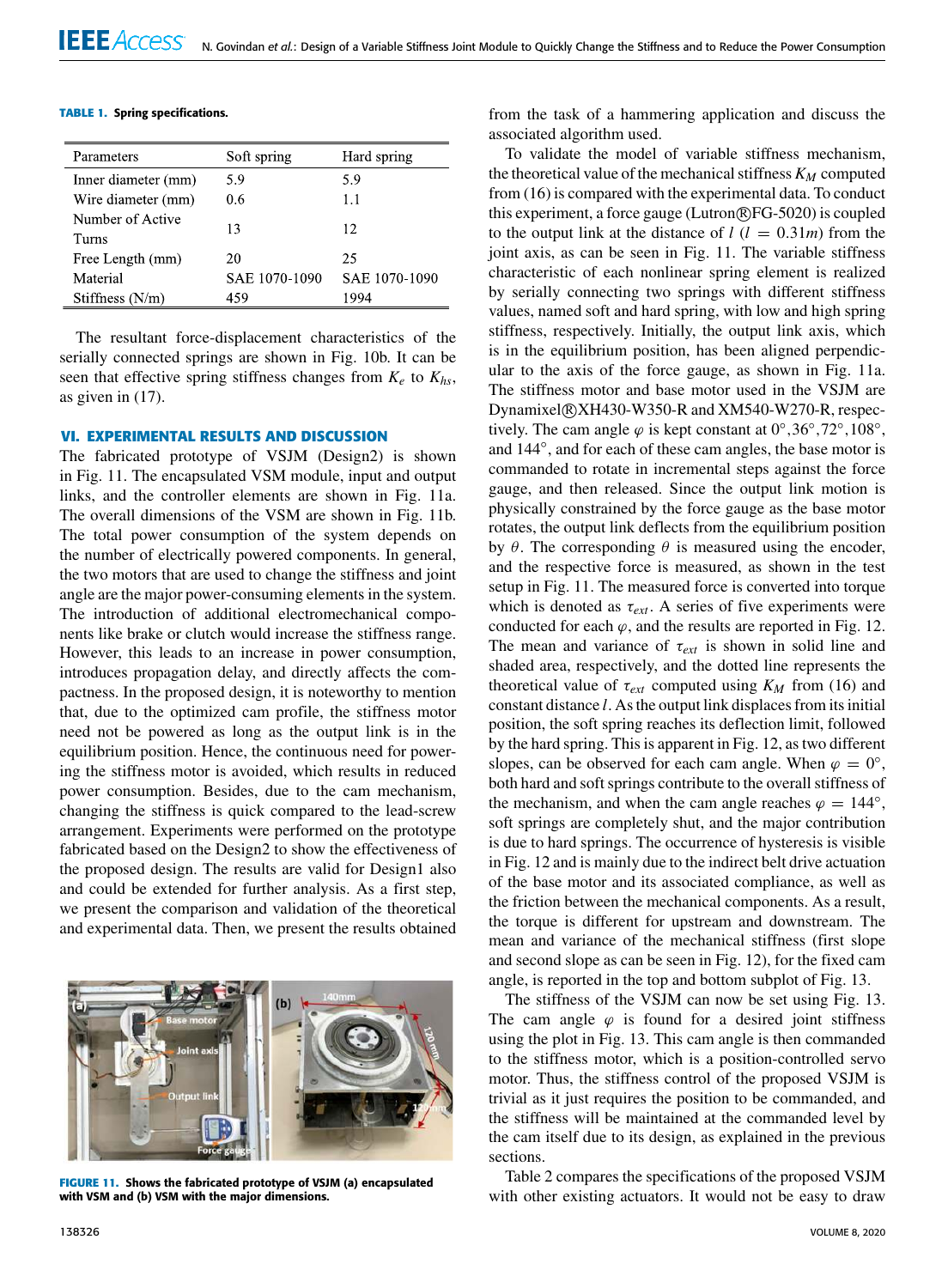

| <b>Specifications</b>                 | Proposed VSM                          | $BpVSI$ [23]                 | <b>MACCEPPA</b><br>[26]                       | <b>SVSA [20]</b> | AwAS $[16]$      |
|---------------------------------------|---------------------------------------|------------------------------|-----------------------------------------------|------------------|------------------|
| <i>Range of motion</i> (Deg)          | $+150^{\circ}$                        | #                            | $+150^o$                                      | $+180^o$         | $+120^{\circ}$   |
| <i>Angular deflection</i> (Deg)       | $+24.5^{\circ}$                       | Less than $10^{o*}$          | $0 - 60^{\circ}$                              | $+45^{\circ}$    | $+14^{o}$        |
| Stiffness range (Nm/rad)              | $2.7 - 19.2$                          | 28.648, 57.29, and<br>114.59 | $5 - 110$                                     | $1.72 - 150.56$  | $30 - 1500$      |
| Dimensions (mm)                       | $140 \times 120 \times 120$           | 230 (Diameter)               | #                                             | 300 (Diameter)   | $270 \times 130$ |
| Weight (kg)                           | 1.9 (including the                    |                              |                                               |                  |                  |
|                                       | weight of stiffness                   | 17.9 (gross weight)          | 2.4                                           | 0.9              | 1.8              |
|                                       | motor)                                |                              |                                               |                  |                  |
| Stiffness motor power consumption (W) | $0 - 1.8$                             | $15 - 45$                    | #                                             | #                | $\sim 0-14*$     |
| Maximum elastic energy $(J)$          | 1.26                                  | $\sim 0.706*$                | 27.9                                          | 3.7              | 3.2              |
|                                       | * Inferred from the plot in the paper |                              | # could not be found or reported in the paper |                  |                  |

### **TABLE 2.** Comparison of variable stiffness actuators.



**FIGURE 12.** Shows the comparison between the experimental data and theoretical values, i.e., the relationship between output link angle deflection and external torque for the fixed cam angles. The solid line and shaded area represent the mean and variance of the experimental data, and the dotted line represents the theoretical value.



**FIGURE 13.** Shows the mechanical stiffness for different cam angles.

the best configuration out of many designs available in the prior art. However, to justify the specifications of the proposed design, Table 2 could be regarded as a quantitative assessment. Comparing the dimensions of the proposed actuator with the existing VSAs (comparison is based on the cross-sectional area), it is quite evident that the VSJM is more compact. The compactness is attributed to the symmetric design of the VSM, where the four springs, two on either side of the stiffness motor, are so arranged to increase the joint stiffness as well as to reduce the space occupied by them. The stiffness motor consumes power only for changing the stiffness. At a fixed stiffness of the joint, the stiffness motor does not consume any power because of the cam profile design. The stiffness motor is observed to consume a peak current of 150mA (which gives peak power of 1.8W for 12V power supply) when it is commanded to change the stiffness from the minimum to maximum value. This power consumption is significantly less when compared to the existing actuators. The time taken for changing the stiffness from minimum to maximum was computed based on the measured speed of rotation of the stiffness motor (28 rpm) and was found to be ∼90ms.

The stiffness range of the VSJM is scalable, yet, in a practical situation, the stiffness range is limited by the motor characteristics like peak torque (3.4Nm in our case) and peak excitation frequency. In this prototype, the stiffness is chosen to be less compared to other existing designs to suit the hammering application. By reducing the stiffness, the excitation frequency has been reduced. Hence the stiffness is chosen such that the actuator excitation frequency lies well within the bandwidth of the base motor.

## *A. HAMMERING TASK*

To demonstrate the capability of the proposed design, we have considered the hammering-a-nail task where the VSJM is expected to produce an explosive movement while hammering the nail into the wooden block. For this experiment, the mechanical energy stored by the passive spring elements is utilized to generate the impulse at the time of hitting the nail. The experimental setup for the same is shown in Fig. 14. The VSA has been mounted on the fixture and is operated in the horizontal plane. A metallic hammer is attached to the output link to hit the nail head. A wooden block is placed in the vertical plane and is rigidly fixed with the fixture. A nail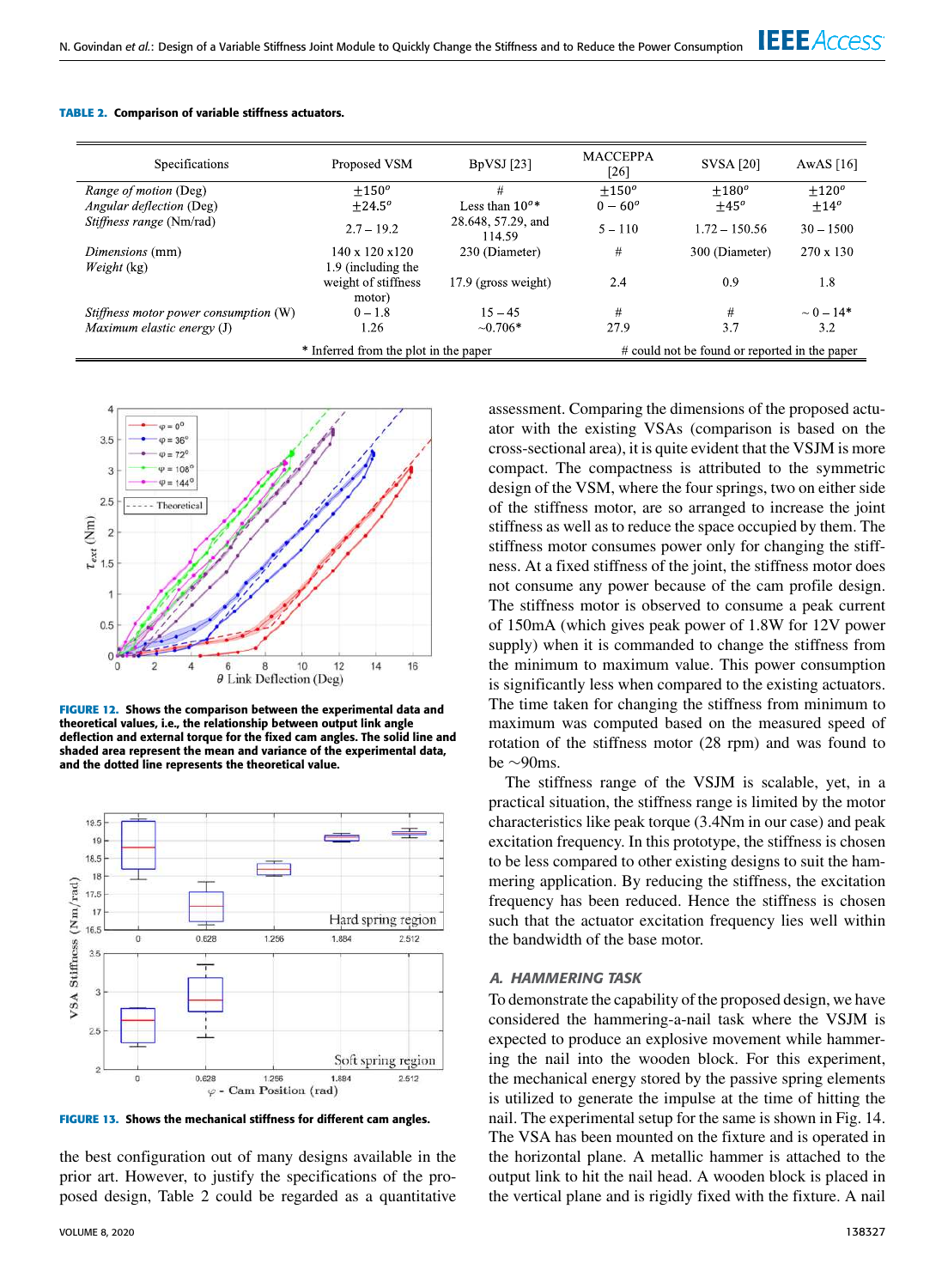

**FIGURE 14.** Shows the experimental setup for hammering task.



**FIGURE 15.** Shows the flow chart describing the hammering task.

is positioned at the wooden block with a minimal penetration and is ensured that its axis would be intersecting with the hammerhead plane during the time of impact. By doing so, the maximum force would be imparted, and the undesired displacement of the nail would be avoided. A sensing probe is connected with the nail to find the time of impact *tim*. The time of impact is calculated from the instant when the command signal is given to the base motor until the time instant the impact happens. The impact is sensed by monitoring the state of the continuity probe, which triggers an interrupt signal to the controller, to find *tim*. The output link is equipped with an appropriate quadrature encoder, and the microcontroller reads the signal. The controller transmits the encoder value and the sensing probe state to the system through serial communication.

The algorithm followed to achieve the maximum velocity of the hammer at the final position  $\theta_f$ , i.e., just before hitting the nail or the point of impact, is illustrated in the flow chart shown in Fig. 15. The hammer connected with the output link



**FIGURE 16.** The red and blue regions represent the oscillation of output link about the equilibrium position and base motor about the initial position, respectively. The time of impact is indicated in green color.



**FIGURE 17.** Shows the image sequence of the hammering task at different time instants starting from the equilibrium position till the final impact.

is excited by oscillating the base motor about an equilibrium position (indicated as a gray region in Fig. 16) to energize the elastic elements. A sinusoidal waveform with a linearly increasing amplitude (Pos, as given in Fig. 15) is given as the input command to the position-controlled base motor, as indicated in the blue region, in Fig. 16. The values of the parameters used for the experiment that define the sine wave are  $f = 1.7$  Hz,  $M = 35.160^{\circ}$  and  $A0 = 13.2^{\circ}$ . The equilibrium position (Pos\_equ =160 $\degree$  CCW from the negative Y-axis in Fig. 9) of the VSJM has been carefully chosen to be away from the position of the nail, i.e., point of impact so that the maximum deflection of the output link during excitation would not be affected while energizing the mechanism. The system will be in the oscillating phase until the output link angle is more than the threshold angle ( $\theta$ Thresh = 23°). The oscillation of the output link with respect to the base motor oscillating trajectory is shown in red color at the top of Fig. 16. The image sequence in Fig. 17 illustrates the configuration of VSJM at different time instances. As the output link reaches the maximum angle, which is monitored by the encoder, all the gained kinetic energy is converted into potential energy with respect to the output link equilibrium position. At the same instant of time, at  $t \approx 0.8s$ , a goal state (Target\_Pos =  $114^\circ$ ) is commanded to the positioncontrolled base motor, to move towards the nail head.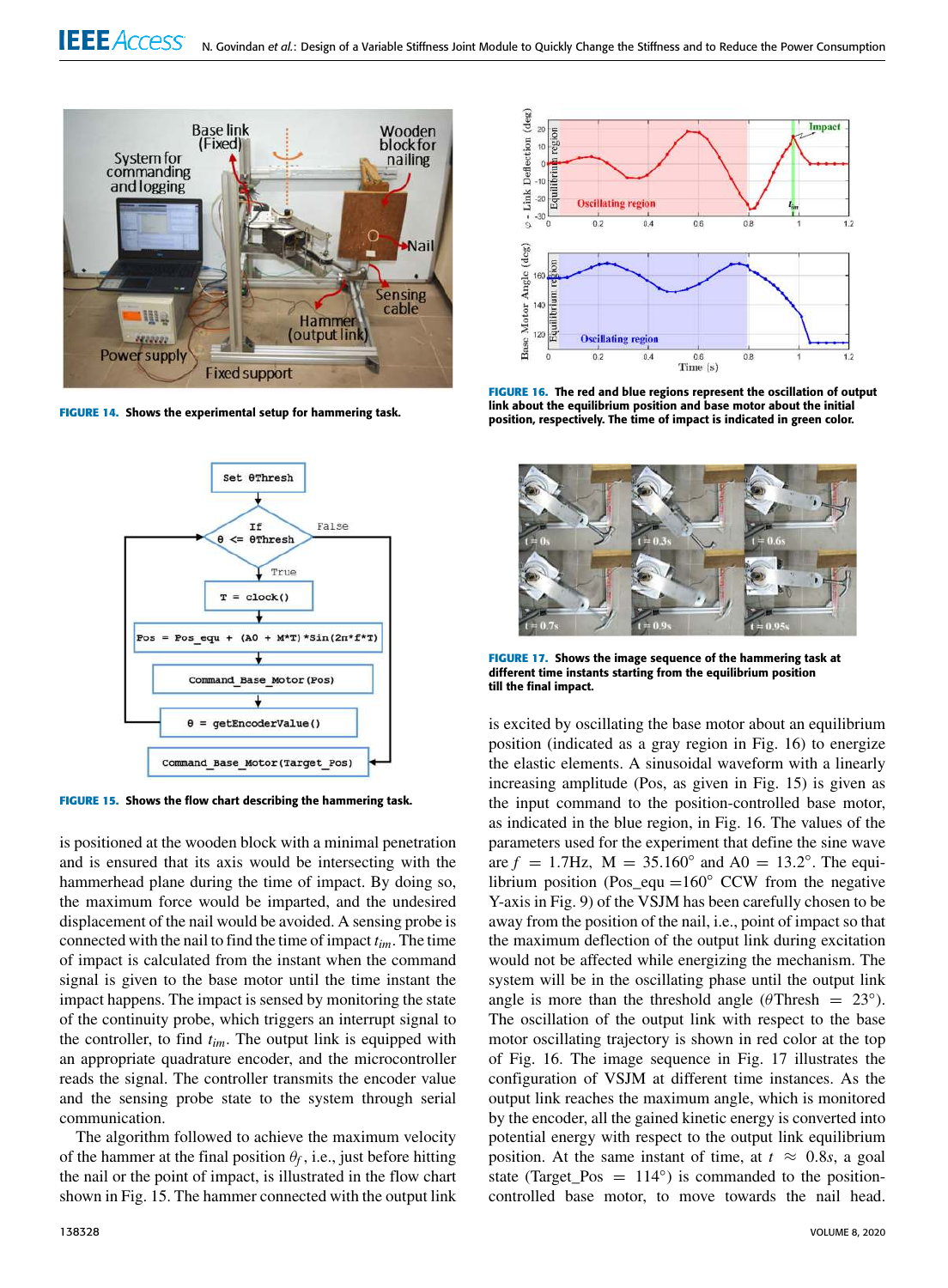When the hammerhead hits the nail, the corresponding impact time  $(t_{im})$  is recorded using the sensing probe and is highlighted in Fig. 16. The length of penetration of the nail into the wooden block is measured manually, and a penetration of 2 mm is observed for each hit. From this, we have experimentally shown how the variable stiffness joint module could be utilized to perform explosive movements. For this particular experiment, the cam angle has not been modulated. The idea of finding the optimal stiffness profile to maximize the impulsive forces by changing the cam angle would be addressed in future work.

## **VII. CONCLUSION**

Although many VSA designs exist in the literature, only a few of them have considered the reduction of power consumption as a design requirement. Of them, the majority of the designs use lead screw arrangement for changing the stiffness. Therefore, powering the stiffness motor continuously is not required, and thus consumes lesser power when compared to other designs. However, the change in stiffness would not be quick due to the lead screw arrangement. In order to tackle these issues, a new design of a variable stiffness joint module has been presented. In this, the cam has been designed to maintain its position without powering the stiffness motor when the output link is in the equilibrium position. The cam profile has been synthesized considering the friction cones at the contacts between the cam and cam follower to achieve a static equilibrium condition. Therefore, the moment due to normal contact forces is balanced by the moment due to friction at the contacts. Hence, an external torque (i.e., powering the stiffness motor) is not required to retain the cam position since the forces at the contact points are statically stable. This has resulted in the stiffness motor having zero power consumption to maintain a stiffness level and only consuming power for changing the stiffness. The usage of a cam for changing the stiffness has also resulted in the mechanism being able to change the stiffness quickly unlike other existing VSAs which use lead-screw mechanism for changing the stiffness. The VSJM takes only 90ms to change the stiffness from minimum to maximum, however, the time can be further reduced by using a higher speed motor. In addition to that, the possibility of changing the stiffness by two different settings as in Design1 makes the actuator system compact and increases the mechanical stiffness range. Though the theoretical results for both the designs are presented, experiments are conducted on the Design2 prototype. These results are applicable for Design1 as well since the design procedure behind the variable stiffness mechanism is the same for both the designs. Finally, the hammering task has been demonstrated to show the capability of VSJM to generate explosive movements, where nail penetration as high as 2mm per hit was achieved.

## **REFERENCES**

[1] A. Bicchi and G. Tonietti, ''Fast and 'soft-arm' tactics,'' *IEEE Robot. Autom. Mag.*, vol. 11, no. 2, pp. 22–33, Jun. 2004, doi: 10.1109/ MRA.2004.1310939.

- [2] G. A. Pratt and M. M. Williamson, ''Series elastic actuators,'' in *Proc. IEEE/RSJ Int. Conf. Intell. Robots Syst.*, Aug. 1995, pp. 399–406, doi: 10.1109/IROS.1995.525827.
- [3] T. Morita and S. Sugano, ''Development of one-DOF robot arm equipped with mechanical impedance adjuster,'' in *Proc. IEEE/RSJ Int. Conf. Intell. Robots Syst.*, Aug. 1995, pp. 407–412, doi: 10.1109/IROS.1995.525828.
- [4] D. Braun, M. Howard, and S. Vijayakumar, "Optimal variable stiffness control: Formulation and application to explosive movement tasks,'' *Auton. Robots*, vol. 33, no. 3, pp. 237–253, Oct. 2012, doi: 10.1007/s10514-012- 9302-3.
- [5] S. Wolf, G. Grioli, O. Eiberger, W. Friedl, M. Grebenstein, H. Hoppner, E. Burdet, D. G. Caldwell, R. Carloni, M. G. Catalano, D. Lefeber, S. Stramigioli, N. Tsagarakis, M. Van Damme, R. Van Ham, B. Vanderborght, L. C. Visser, A. Bicchi, and A. Albu-Schaffer, ''Variable stiffness actuators: Review on design and components,'' *IEEE/ASME Trans. Mechatronics*, vol. 21, no. 5, pp. 2418–2430, Oct. 2016, doi: 10.1109/TMECH.2015.2501019.
- [6] N. G. Tsagarakis, I. Sardellitti, and D. G. Caldwell, ''A new variable stiffness actuator (CompAct-VSA): Design and modelling,'' in *Proc. IEEE/RSJ Int. Conf. Intell. Robots Syst.*, Sep. 2011, pp. 378–383, doi: 10.1109/IROS.2011.6095006.
- [7] A. Jafari, N. G. Tsagarakis, and D. G. Caldwell, ''A novel intrinsically energy efficient actuator with adjustable stiffness (AwAS),'' *IEEE/ASME Trans. Mechatronics*, vol. 18, no. 1, pp. 355–365, Feb. 2013, doi: 10.1109/TMECH.2011.2177098.
- [8] A. Jafari, N. G. Tsagarakis, I. Sardellitti, and D. G. Caldwell, ''A new actuator with adjustable stiffness based on a variable ratio lever mechanism,'' *IEEE/ASME Trans. Mechatronics*, vol. 19, no. 1, pp. 55–63, Feb. 2014, doi: 10.1109/TMECH.2012.2218615.
- [9] S. S. Groothuis, G. Rusticelli, A. Zucchelli, S. Stramigioli, and R. Carloni, ''The variable stiffness actuator vsaUT-II: Mechanical design, modeling, and identification,'' *IEEE/ASME Trans. Mechatronics*, vol. 19, no. 2, pp. 589–597, Apr. 2014, doi: 10.1109/TMECH.2013.2251894.
- [10] W. Wang, X. Fu, Y. Li, and C. Yun, "Design and implementation of a variable stiffness actuator based on flexible gear rack mechanism,'' *Robotica*, vol. 36, no. 3, pp. 448–462, Mar. 2018, doi: 10.1017/S0263574717000492.
- [11] Z. Li, W. Chen, and S. Bai, "A novel reconfigurable revolute joint with adjustable stiffness,'' in *Proc. Int. Conf. Robot. Automat. (ICRA)*, May 2019, pp. 8388–8393, doi: 10.1109/ICRA.2019.8793906.
- [12] G. K. Klute, J. M. Czerniecki, and B. Hannaford, ''McKibben artificial muscles: Pneumatic actuators with biomechanical intelligence,'' in *Proc. IEEE/ASME Int. Conf. Adv. Intell. Mechatronics*, Sep. 1999, pp. 221–226, doi: 10.1109/AIM.1999.803170.
- [13] D. G. Caldwell, G. A. Medrano-Cerda, and M. Goodwin, "Control of pneumatic muscle actuators,'' *IEEE Control Syst. Mag.*, vol. 15, no. 1, pp. 40–48, Feb. 1995, doi: 10.1109/37.341863.
- [14] R. Schiavi, G. Grioli, S. Sen, and A. Bicchi, "VSA-II: A novel prototype of variable stiffness actuator for safe and performing robots interacting with humans,'' in *Proc. IEEE Int. Conf. Robot. Automat.*, May 2008, pp. 2171–2176, doi: 10.1109/ROBOT.2008.4543528.
- [15] F. Petit, W. Friedl, H. Hoppner, and M. Grebenstein, ''Analysis and synthesis of the bidirectional antagonistic variable stiffness mechanism,'' *IEEE/ASME Trans. Mechatronics*, vol. 20, no. 2, pp. 684–695, Apr. 2015, doi: 10.1109/TMECH.2014.2321428.
- [16] J. W. Hurst, J. E. Chestnutt, and A. A. Rizzi, "The actuator with mechanically adjustable series compliance,'' *IEEE Trans. Robot.*, vol. 26, no. 4, pp. 597–606, Aug. 2010, doi: 10.1109/TRO.2010.2052398.
- [17] C. E. English and D. Russell, ''Mechanics and stiffness limitations of a variable stiffness actuator for use in prosthetic limbs,'' *Mech. Mach. Theory*, vol. 34, no. 1, pp. 7–25, Jan. 1999, doi: 10.1016/S0094- 114X(98)00026-3.
- [18] E. Hocaoglu and V. Patoglu, ''Design, implementation and evaluation of a variable stiffness transradial hand prosthesis,'' 2019, *arXiv:1910.12569*. [Online]. Available: http://arxiv.org/abs/1910.12569
- [19] R. Van Ham, B. Vanderborght, M. Van Damme, B. Verrelst, and D. Lefeber, ''MACCEPA, the mechanically adjustable compliance and controllable equilibrium position actuator: Design and implementation in a biped robot,'' *Robot. Auton. Syst.*, vol. 55, no. 10, pp. 761–768, Oct. 2007, doi: 10.1016/j.robot.2007.03.001.
- [20] B. Vanderborght, N. G. Tsagarakis, R. Van Ham, I. Thorson, and D. G. Caldwell, ''MACCEPA 2.0: Compliant actuator used for energy efficient hopping robot Chobino1D,'' *Auton. Robots*, vol. 31, no. 1, pp. 55–65, Jul. 2011, doi: 10.1007/s10514-011-9230-7.